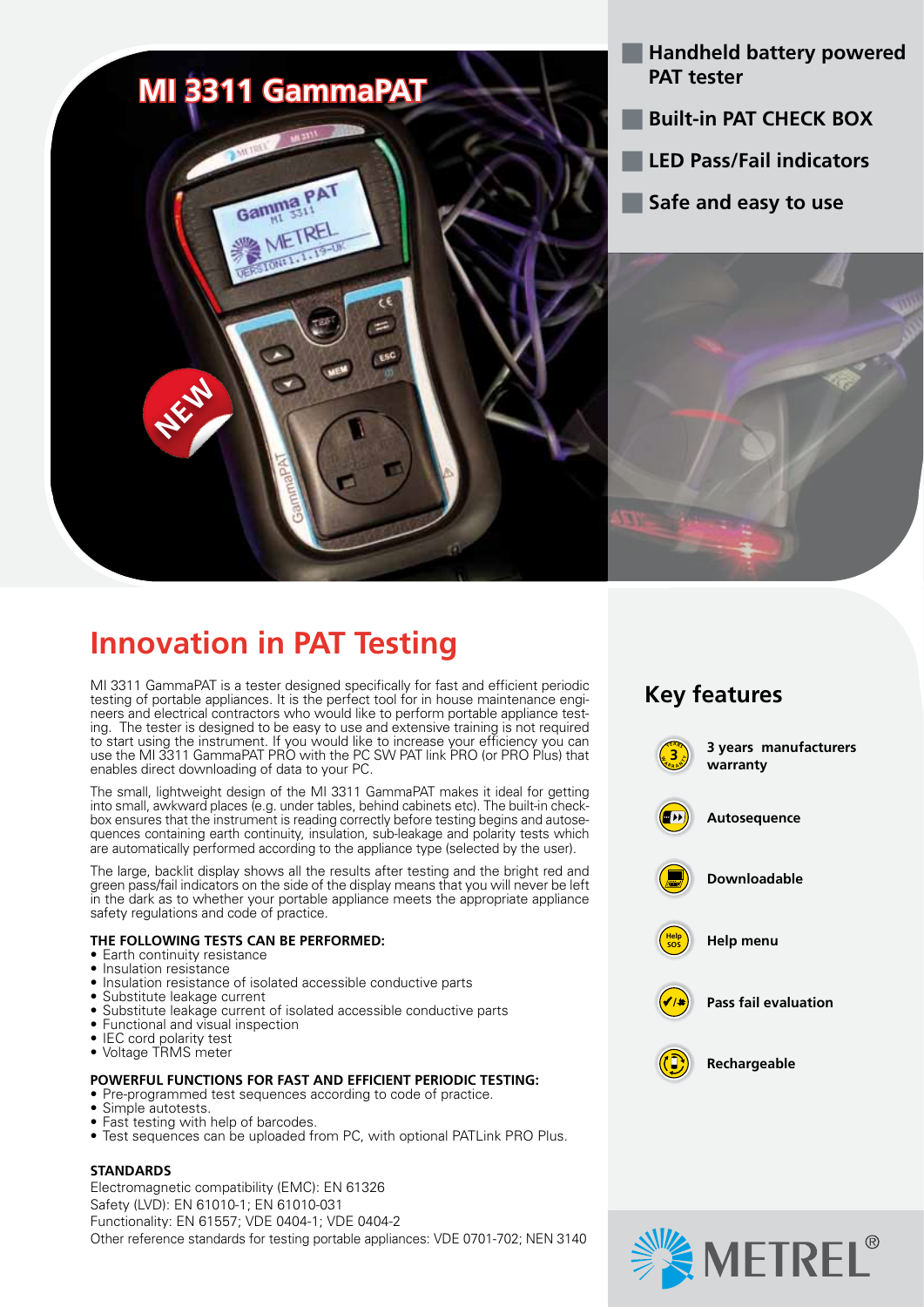

#### **KEY FEATURES of GammaPAT LITE:**

**LED Pass/Fail indicators:** two LED indicators for PASS / FAIL evaluation of test results are placed on both sides of the LCD.

**Battery powered:** battery power makes the instrument more portable for moving around test sites.

**Internal battery charger:** Batteries can be charged by connecting a 12 V via adapter.

**Easy to use:** 2 levels of autosequence (basic and advanced) make the unit suitable for all types of portable appliance testing.

**Backlight:** Large bright LCD with backlight for easy reading of results even in dark conditions.

**Help screens:** unit comes complete with built-in help screens for referencing on site.

**Upgradeable:** if changes occur to the regulations, upgrades can be made to the firmware to keep the instrument up to date.

**Barcode scanning function:** Optional barcode scanning system can help increase speed of testing with medium and advanced autosequencing, reads appliance ID´s.

**The integrated Checkbox** has been developed to provide the checking of the calibration of MI 3311 GammaPAT as required by the Code of Practice.

**Autosequence** is a series of tests that are initiated with the press of a button and are automatically executed in a particular order by the test instrument.

**Optional downloadable:** with memory capacity of 1500 locations, the unit can be downloadable to a computer via the optional PATLink PRO software.



# **MI 3311 GammaPAT LITE Basic PASS/FAIL**

MI 3311 GammaPAT LITE is a handheld battery powered tester. This is used for fast and efficient periodic testing of portable appliances. It is a perfect tool for in house maintenance engineers and electrical contractors. It is easy to use with 2 levels of autosequence (basic and advanced) and a simple mode to make the unit user friendly. The small, light weight design of the GammaPAT LITE makes it ideal for getting into small, awkward places. It also has an integrated PAT Checkbox to ensure that the instrument always reads correctly.









| <b>Voltage TRMS:</b>         | VOLTAGE TRMSI |                      |         |
|------------------------------|---------------|----------------------|---------|
| Uln : 227V<br>Ulpe:<br>UnPe: | -227U<br>ИU   | $\ddot{\phantom{1}}$ | 50.0Hzl |
|                              |               |                      |         |

# **Polarity:** 09:54I PASS li EC **NEXT**

### **ORDERING INFORMATION**

### **STANDARD KIT - Part No. MI 3311 LITE**

- MI 3311 GammaPAT LITE
- Small soft carrying bag
- Soft hand strap
- IEC cable, 2 m
- Test lead with Crocodile clip, black, 1.5 m
- Power supply adapter
- 6 x AA NiMH batteries
- • Instruction manual
- Calibration certificate



### **RECOMMENDED ACCESSORIES**

- • Small Hard case
- • Barcode scanner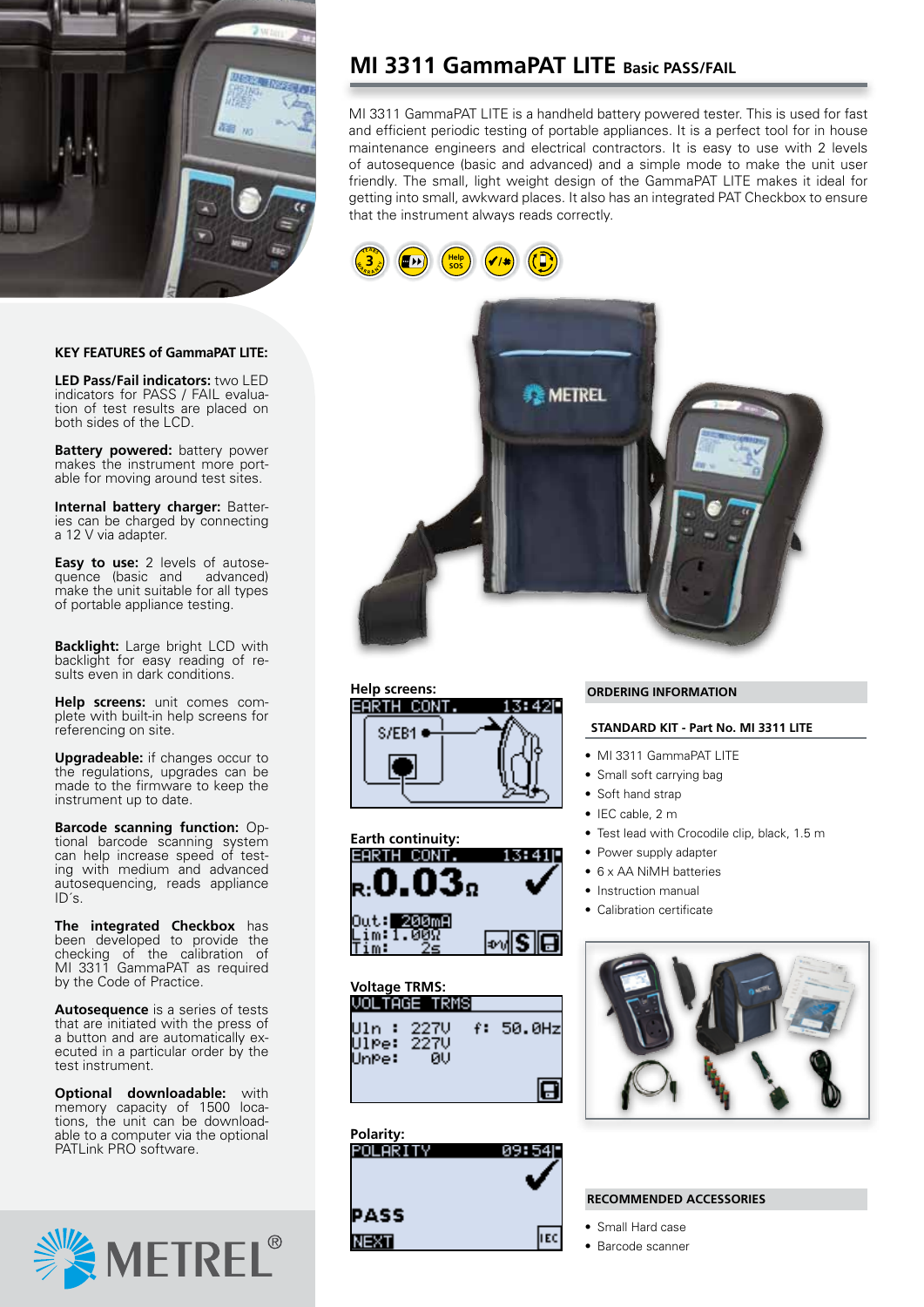# **MI 3311 GammaPAT PRO Downloadable PASS/FAIL**

MI 3311 GammaPAT PRO is a downloadable, handheld, battery powered tester that is used for fast and efficient periodic testing of portable appliances. It is a perfect tool for in house maintenance engineers and electrical contractors. It is easy to use with 2 levels of autosequence (basic and advanced) and a simple mode to that make the unit user friendly. The small, light weight design of the GammaPAT PRO makes it ideal for getting into small, awkward places. It also has an integrated PAT Checkbox to provide the checking of the calibration. MI 3311 GammaPAT PRO comes complete with the PATLink PRO PC SW which allows results to be downloaded to a PC, placed onto a report and printed or stored for future reference.





# **Visual inspection:**

| ISUAl  | 71314<br>TTINGPECI |
|--------|--------------------|
| ASING, |                    |
| ISES.  |                    |
| IRES   |                    |
|        |                    |
| FAIL   |                    |
|        |                    |

# **Shortcut code:**

| эниктии       | ш<br><b>LUUE</b> – | TI JA RAZIM |
|---------------|--------------------|-------------|
| Arr<br>Class: | :Heating APPl.     |             |
| Code          | никт               |             |
| Func          | : NO               |             |
| lcörð         | : short            |             |
| Fuse          | : 38               |             |

a series and the

#### **Simple test:**

| <u>SIMPLE TEST</u>       |  |
|--------------------------|--|
| CLASS                    |  |
| CLASS II                 |  |
| <b>IEC</b><br>CLASS I PC |  |
|                          |  |

### **View results:**

| WIEN BREAD | wath<br>46              |
|------------|-------------------------|
| VISUAL     |                         |
| E.CONT.    | 0.069                   |
| INS.       | Ļ,<br>$>$ 200M $\Omega$ |
| SUB.L.     | 0.00mA<br>a.            |
| FUNCT.     |                         |

# **ORDERING INFORMATION**

### **STANDARD KIT - Part No. MI 3311 PRO**

- MI 3311 GammaPAT PRO
- Small soft carrying bag
- Soft hand strap
- IEC cable, 2 m
- • Test lead with Crocodile clip, black, 1.5 m
- Power supply adapter
- 6 x AA NiMH batteries
- PC SW PAT Link PRO with USB and RS232-PS/2 cable
- Instruction manual
- Calibration certificate



## **RECOMMENDED ACCESSORIES**

- Small Hard case
- Barcode scanner
- • Upgrade code PAT Link PRO to PAT Link PRO Plus



#### **KEY FEATURES of GammaPAT PRO:**

**LED Pass/Fail indicators:** two LED indicators for PASS / FAIL evaluation of test results are placed on both sides of the LCD.

**Battery powered:** battery power makes the instrument more portable for moving around test sites.

**Internal battery charger:** Batteries can be charged by connecting a 12 V via adapter.

**Easy to use:** 2 levels of autosequence (basic and advanced) make the unit suitable for all types of portable appliance testing.

**Backlight:** Large bright LCD with backlight for easy reading of results even in dark conditions.

**Help screens:** unit comes complete with built-in help screens for referencing on site.

**Upgradeable:** if changes occur to the regulations, upgrades can be made to the firmware to keep the instrument up to date.

**Barcode scanning function:** Optional barcode scanning system can help increase speed of testing with medium and advanced autosequencing, reads appliance ID´s.

**Downloadable:** with memory capacity of 1500 locations, the unit is downloadable. PC SW PAT Link PRO is included in the the standard set, enables downloading of test results, parameters and creation of test reports.

**The integrated Checkbox** has been developed to provide the checking of the calibration of MI 3311 GammaPAT as required by the Code of Practice.

**Autosequence** is a series of tests that are initiated with the press of a button and are automatically executed in a particular order by the test instrument.